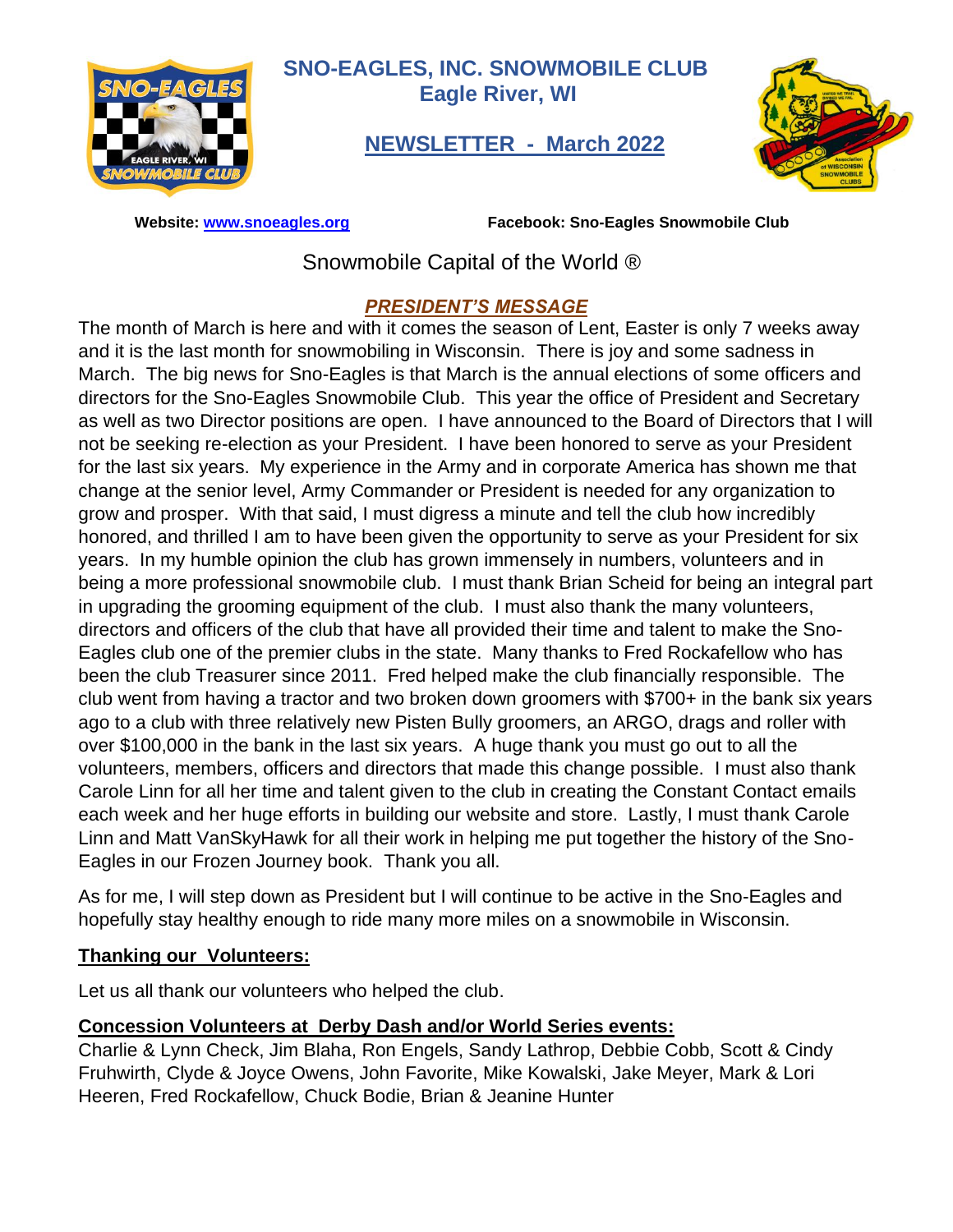#### **Pond Hockey Garbage Clean-up Volunteers:**

Chris Westfall, Pam Hupf, Sandy & Jerry Lathrop, Ron Engels, John Favorite, Hank & Victoria Hultstrand, Sully & Sam & Eric Westfall, Dean from Blue Heron, Keith Nettesheim, Jerry Fancher, Sioux Regez, Gary & Linda Jacobs, Rusty Wolf

#### **Volunteer Guides for the Iron Dog Brigade Ride:**

Rusty Wolf, Jim Ehler, Mike Knier, Scott Fruhwirth, Charlie Check, Ron Engels, Keith Nettesheim, Chris Westfall.

**Volunteer Guides for the SAE College Challenge Enduro Ride**:

Rusty Wolf, Jim Ehler, Mike Knier, Charlie Check

#### **Manager of Sno-Eagles Club Store:**

Elaine Kloiber

**Constant Contact – Weekly Email, Membership, Club Website:** Carole Linn

**Newsletter:** Ken Storms

# *Thank you all",**Howard*

#### *UPCOMING EVENTS*

- **March 1, 2022** BOD meeting at the VFW 6PM
- **March 17, 2022** Membership meeting at Chef Rene's 7PM
- **March 26, 2022** Groom to Ride drawing at Trackside 1PM
- **March 26, 2022** Saturday Night Out at Buckshots North 5 PM
- **April 12, 2022**  BOD meeting at the VFW 6PM

>

## *TRAIL BOSS REPORT*

Sno-Eagle Club Members:

At the March board of directors meeting, I notified the board that this will be my last season as Trail Boss. Simply put, I don't have the time. At the same point the club was previously looking to break up the job duties that the Trail Boss had as they know it's too much for one person to tackle. Our incoming President elect Keith Nettesheim and I will work closely to make sure the transition is smooth. I am not leaving the club as I plan to groom and help out with the trails in other ways.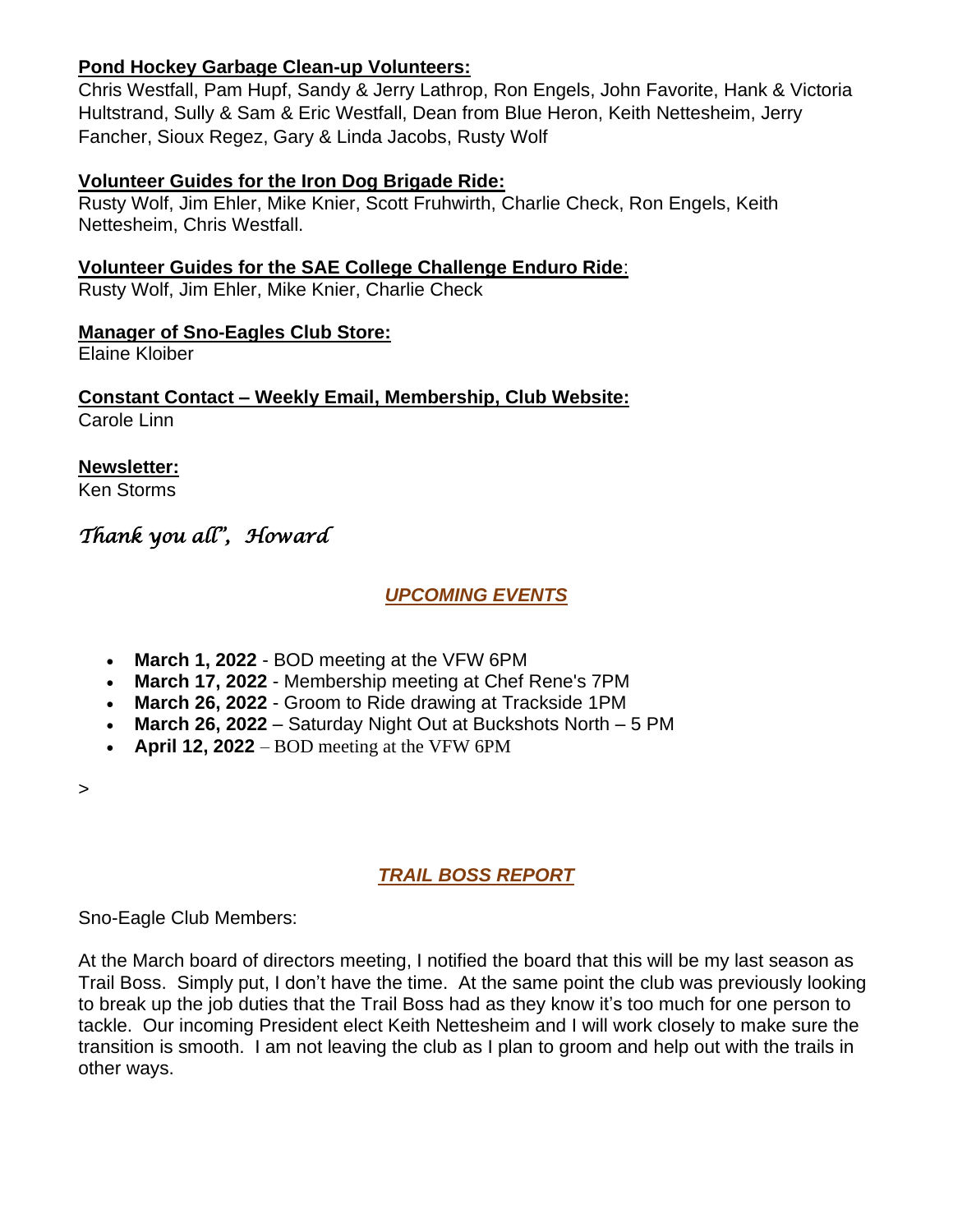Looking back at the past 6 years when I was appointed by President Rusty Wolf for the position. The club got to work and we made changes! With the financial guidance of Treasurer Fred, and the approval from the board. We were busy to change our club from financial distress and poor equipment, to what it is today.

I am proud of our club accomplishments and some personal milestones that I helped create and develop.

- Started & built Facebook & social media to 13,000+ followers
- Started & built the Trail Map Board advertising program
- Redesigned the shop for more storage & organization
- Added the Argo amphibious unit for trail maintenance
- Added the Trail Bully brusher for trail maintenance
- Established a working relationship with our partners in the City and area snowmobile clubs.
- Coordinated a Trail Side Wedding
- Brought in USA Pond Hockey as a fundraiser

#### **Grooming Equipment Timeline**

| 2016 Sold |                | 2009 Prinoth Husky            |
|-----------|----------------|-------------------------------|
|           | Purchased      | 1989 Tucker                   |
|           | <b>Traded</b>  | T7 for T5 New Holland Tractor |
|           | Sold           | <b>BR180</b>                  |
|           | Sold           | 1989 Tucker                   |
|           | Purchased      | 2002 Tucker                   |
|           | Purchased      | 2017 Argo                     |
|           | Purchased      | 2017 Pisten Bully Trail 100   |
|           | Sold           | 2002 Tucker                   |
|           | Purchased      | 2006 Trail Bully              |
|           | Purchased      | 2011 Trail Bully              |
|           | Sold           | <b>T5 New Holland Tractor</b> |
|           | 2022 Purchased | 2013 Trail Bully              |
|           |                |                               |

Every snow season has its challenges to grooming and operations. I need to thank our entire grooming staff and volunteers for the effort and support. We have limited time left in the 2022 Snowmobile season in which it's been a good year for our club and the community we support.

Get that last ride in…. Soon!

For one last time,

## *Brian Scheid***, Trail Boss**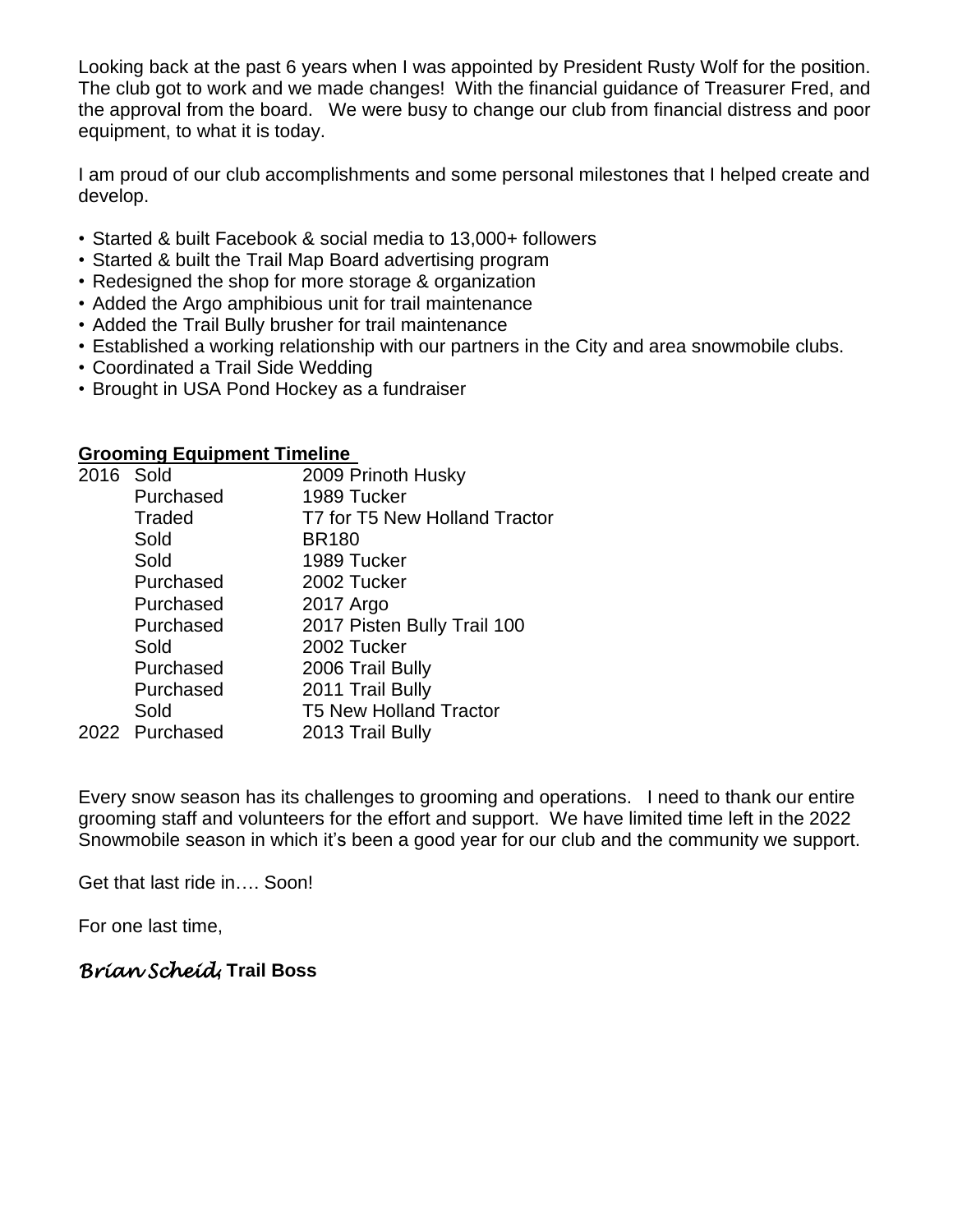#### *SNO-EAGLES ANNUAL MEETING – MARCH 17 – 7PM AT CHEF RENE'S*

In accordance with the bylaws, the March membership meeting is designated as our annual meeting. Officers are elected and other business is transacted. This year, the following positions will be elected: President, Secretary, and two Directors. All are two year terms.

We have one candidate for each position:

Keith Nettesheim- President Cindy Fruhwirth - Secretary Charlie Check – Director (Incumbent) Dave Mroczynski - Director (Incumbent)

Since they are all unopposed, we will approve the slate at the March meeting and no voting will be required.

# **\*\* Read about the Candidates in your February 27 Sno-Eagles News email \*\***



**Keith Nettesheim Cindy Fruhwirth** 



**President Elect** Secretary Elect





 **Charlie Check Dave Mroczynski Director Director**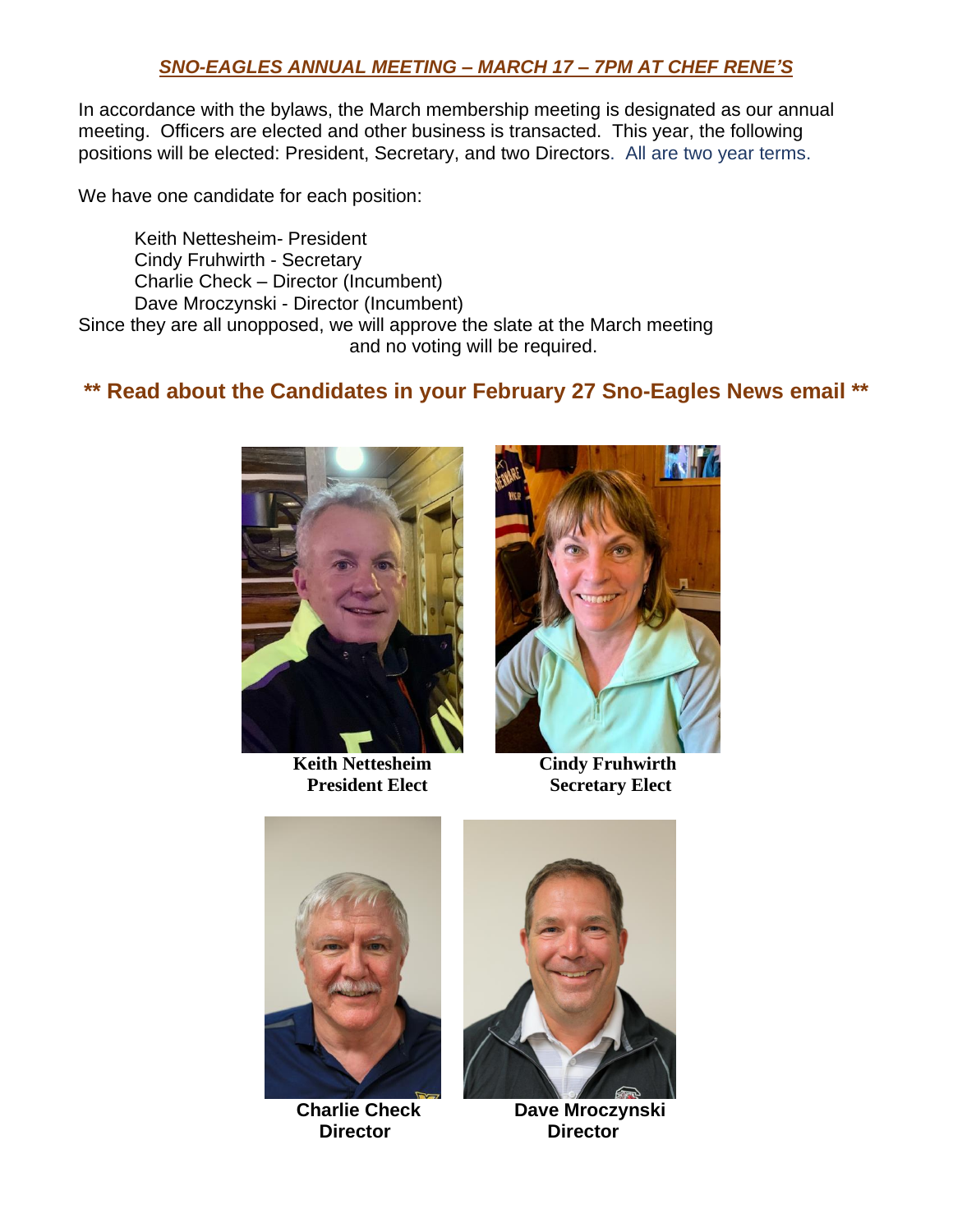# *HIGHLIGHTS FROM THE VALENTINES RIDE 2022*





*Leaving Eagle River Departing from Washburn Inn for a ride*

14 Sleds and 15 riders took off on Monday, February 14 for their first stop in Park Falls, Wi. With Ken and Cheryl Storms following with a support trailer and our luggage. Thank you for the freshly groomed trail all the way out of Eagle River. After a great lunch at Black Bear Bar and Restaurant on Hwy 70 W we headed to Park Falls. Accommodations at the Northern Lights Motel worked out very well with gas, food, and comfortable beds.

Feb. 15, we rode some poorly marked and sometimes rough trails in Ashland County. Trails in Bayfield improved significantly with rolling hills and open farmlands. The Washburn Inn was very accommodating. A few of us had a run in with the law in town due to riding in the alleys. There again a few trail markers showing the way to the popular restaurants would have helped.

Feb. 16 – loop to Redcliff turned out to be a profitable stop for Dennis Jantz and Carol Radloff as they walked away with a combined \$1000 from the casino in less than the 25-minute allotted stop. Yeah. Tom Tomlonovich had sled problems so our back up trailer manned by the Storms came to get the sled and Tom and Holly rode double from then on. Admired the marina and frozen Lake Superior in Cornucopia and had a wonderful dinner at the Pub n Grub in Valhalla on the way back to motel.

Feb. 17 – Riding back to Park Falls we tried to avert some of the potholes by going through town in Ashland. It helped a little.

Feb. 18 – The ride back from Park Falls to Eagle River ended fighting 50 mph snow squalls, getting lost off trail and sinking four sleds in nearly waist deep snow.

500 Miles round trip, 50% too much luggage, approximately \$1000 per couple, and lots of campfire stories for next summer.

Happy Trails,

Marv and Carol Radloff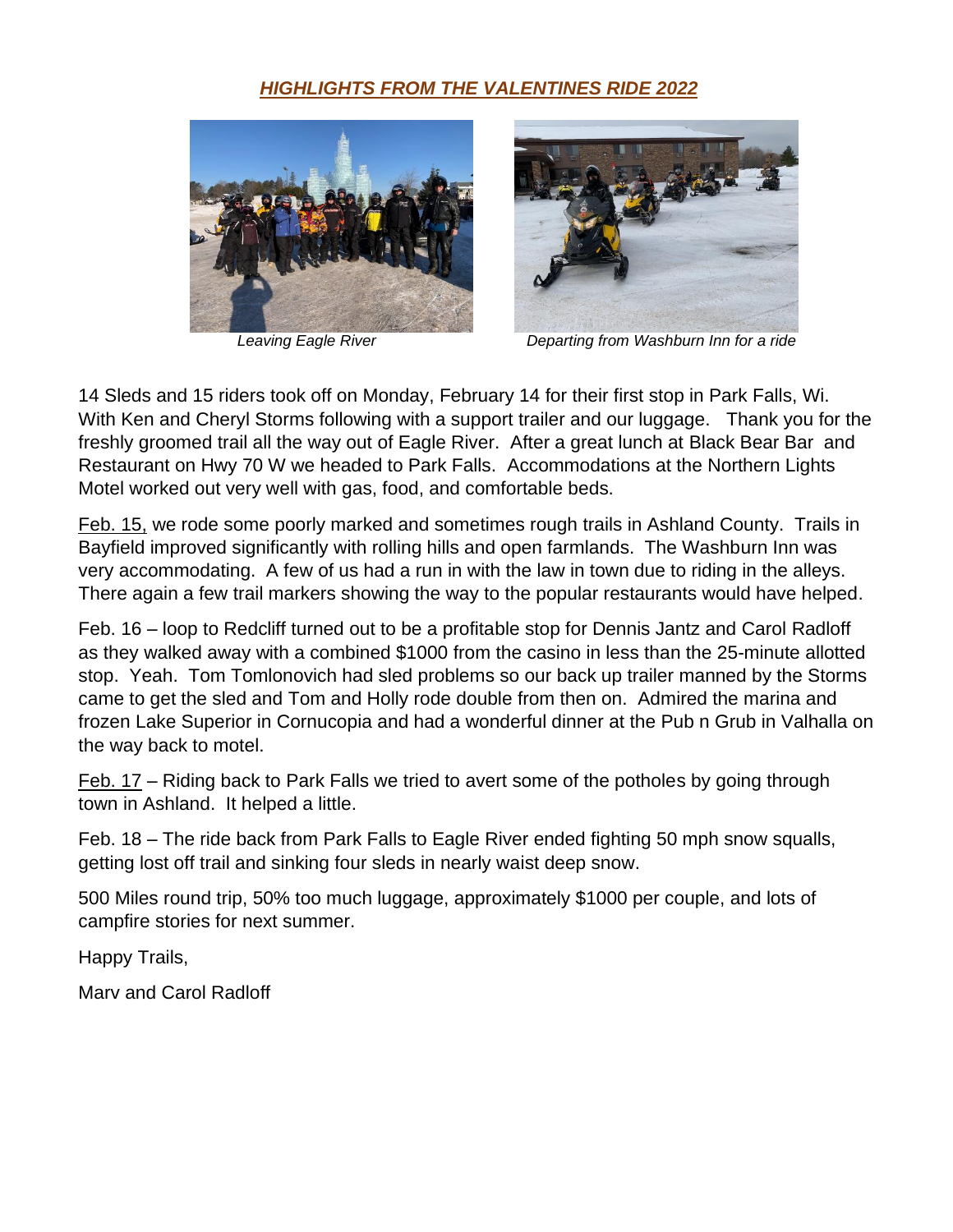## *SATURDAY NIGHT OUT*

**The February Saturday Night Out was held at Twelve Pines.** Twenty-one members attended and were treated to great food and outstanding service from one of our favorite restaurants. Many of the attendees had recently gone on the Weekday Getaway trip to Park Falls and Washburn. Lots of lively conversation about the trip. SNO provides the relaxed atmosphere for good conversation with Sno-Eagle friends.

**The March SNO will be held on March 26 at Buckshots North.** That is the same day as the Groom to Ride drawing at Trackside. You can read more information about Buckshots in the weekly Sno-Eagle News which comes to your email every Sunday**. Be sure to RSVP to Cheryl Storms by 10 am on March 25 at 715-479-5599 or [snoeagles@gmail.com.](mailto:snoeagles@gmail.com)**



## *NEW MEMBERS*

Only two new members this month as we approach the end of our riding season. Please help welcome these folks to our Sno-Eagles family:

Mike & Pam Foemmel Eagle River Dave & Rene Grever **Eagle River**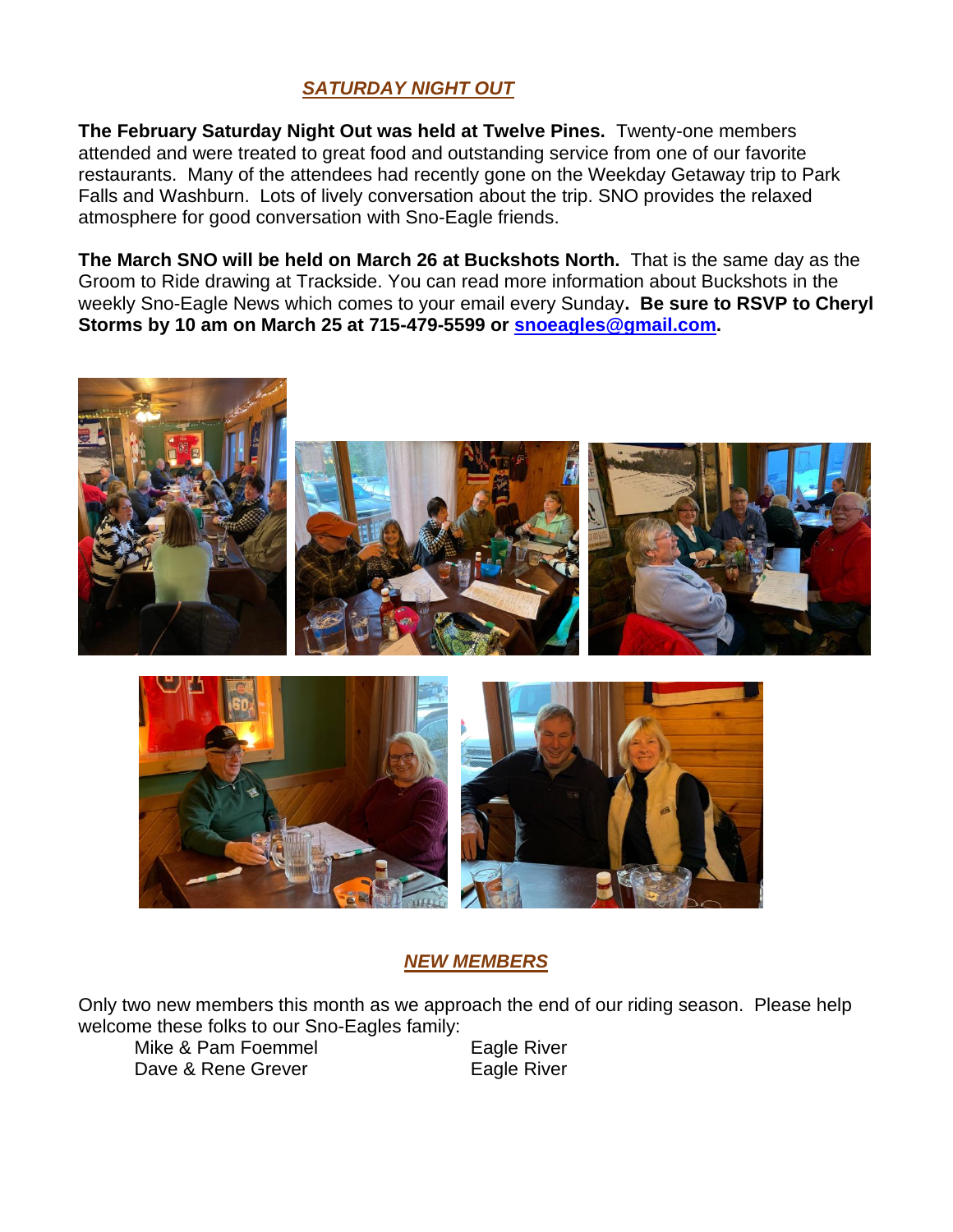*GROOM TO RIDE DRAWING TO BE HELD MARCH 28 AT TRACKSIDE*

Still not too late to buy your tickets for the Groom to Ride drawing. Lots of great prizes!



## *FROZEN JOURNEY NOW AVAILABLE*

"A Frozen Journey", written by President Rusty Wolf, documents how the snowmobile transformed Eagle River from a desolate winter town into the Snowmobile Capital of the World® and details the formation and development of the Sno-Eagles Snowmobile Club, one of the oldest, if not the oldest snowmobile club in the state of Wisconsin.

It also traces the evolution of the World Championship Snowmobile Derby.

It's full of great pictures of the last 50+ years of the Sno-Eagles and is sure to bring back fun memories of snowmobiling back in the day!

Get your copy today for only \$25. It's available at our [Club Store](https://r20.rs6.net/tn.jsp?f=001NOcbcdEUqkCq4K2sQ8oNrRVXMuYkAOwWqLNs171a2ZHm31MjVEfYkMBC9scu5UN7NzFJ59S_L-hdIdCuuFUcXkbDTYovaxDo_-HRIKeSZP3WcEGbl9-RKauDRnjJjArNXlDUkPPShbDP4xTtDxAbIw==&c=zEZTOTS6S9xCtdokmNmIANyGJ9q6ooMCAo77F4z-T50s9VmbR6trZw==&ch=yImPNchS5FImQKKRFRzp9fNEXLze67W0fW6-jZ1oen6PNc0sK_M5mw==) and at the Eagle River Chamber of Commerce, the World Snowmobile Headquarters, and the Snowmobile Hall of Fame.



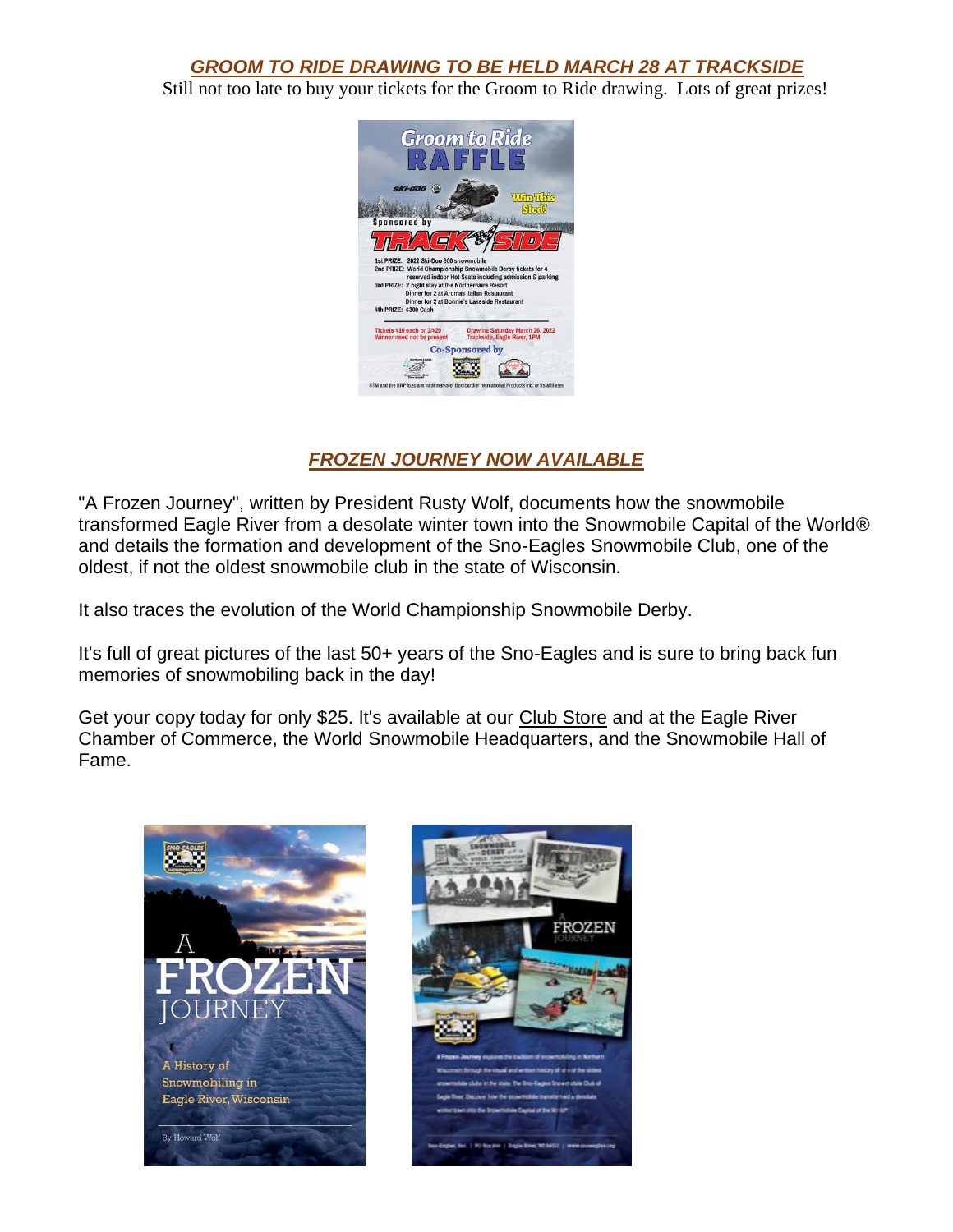**\* \* \* \* \* \* \* \* \* \***

# **Minutes of the February 17, 2022 General Membership Meeting**

Minutes of the February 17, 2022 General Membership Meeting held at Eddie B's, live Streamed on Facebook. Thank you, Dan Dumas, for live streaming and Sponsors: Body Craft, Duwayne Kreager Insurance, American Family Insurance-Dave Mroczynski, Locally Global Real Estate and World Snowmobile Headquarters and Museum

1. Meeting was opened at 7:00 by President Rusty Wolf. The Pledge of Allegiance followed the opening. Welcome to the new members who were in attendance at the meeting. (Chris Westfall, Jake Weber)

Future Backpack Program donations will be monetary. We will have a jar for donations at each meeting and the Board voted to give the clubs half of the 50/50 to the Backpack Program. This will be retroactive to the beginning of this season. Thank you for your continued support of the program.

Thank you to Eddie hosting the meeting today and for all his support of the club over the years.

- 2. Secretary Report: Deana requested a motion to approve the January 2022 meeting minutes. Steve Linn second. Motion carried. No changes
- 3. Treasurer's Report: Fred Rockafellow gave the January 2022 financial report. Club is in a good financial position. Minor maintenance costs on equipment and we are on par from previous years for fuel and payroll. Financial report is approved at Board Meetings.
- 4. Vice President Report on Trails: The Trail Boss Brian was not present at meeting. Trials in Fair to good condition, thin in some places. Grooming will continue as we are expecting snow and heavy traffic. Conditions will be monitored and maintained. Daily Trail reports are found on our club web page.
- 5. Fundraising Committee Reports: Charlie Check
	- a. Sno-Eagles clothing is for sale on the website now. We have switched supplier. There have been some back orders due to supply chain issues. Some items are changing as well. Check out the new items on the website. We have a limited number of Helmet bags with Heat Transfer logo on them from the old vendor for sale at a discounted rate of \$25.00, if you are interested contact Elaine Kloiber.
	- b. Concession Stand WCDC One more event next weekend Arctic Derby Dash sign-up on Time to Sign up from Constant Contact.
	- c. Groom to Ride Raffle –Ticket sales continue, drawing is 3/26/2022 at Trackside with free food/drink and basket raffles. Join us if you are in town. Tickets available at all establishments in the area. If you are interested in volunteering to sell tickets contact Charlie at [charlie@snoeagles.org](about:blank)
	- d. Map Ads. Looking for 2 account managers for map sales from May to July each year.
	- e. Pond Hockey Feb. 11-13. trash pick-up went very well. Thanks to all who volunteered.
- 6. Activities Committee Report:
	- a. Week Day away- Carole and Marv Radloff heading this up, trip is currently underway.
	- b. SNO- Next SNO is February 26 Twelve Pines, March 26 Buckshots North. If you are going, let Cheryl Storm know at least a day in advance.